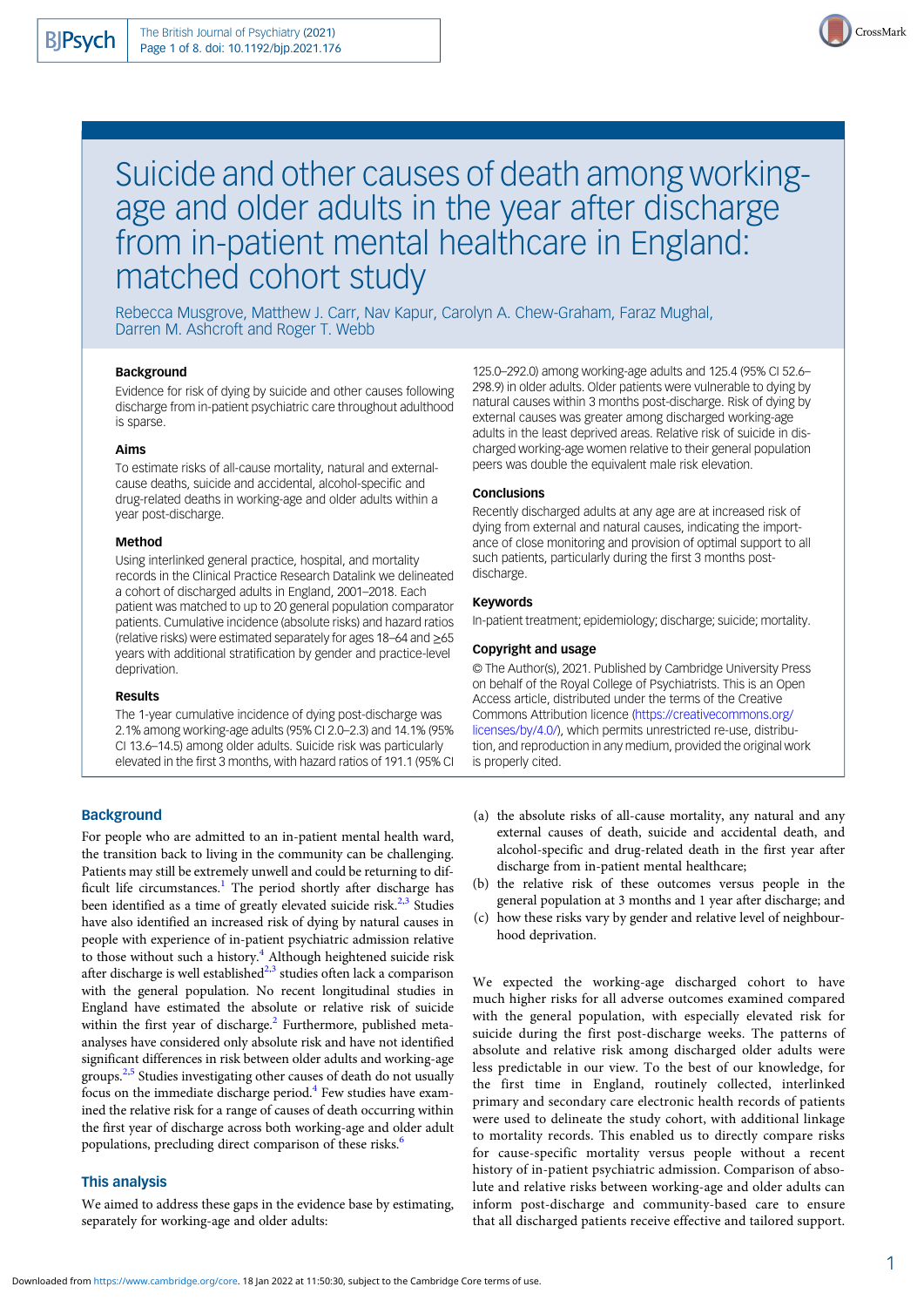# Method

#### Data source

The Clinical Practice Research Datalink (CPRD) comprises two data-sets, GOLD and Aurum, consisting of detailed patient records from general practices using Vision® and EMIS Web® electronic record systems, respectively. In the UK over 98% of the population are registered with a National Health Service (NHS) general practice; approximately 20% of this population are included in the CPRD. Patients included in the CPRD data-sets are broadly representative of the UK population's sociodemographic profile, and are considered to be of high quality. Our study used the combined June 2020 extracts of the data-sets with a 'bridging' file excluding any duplicate practices that had migrated from Vision to EMIS Web. The CPRD links GP-registered patients to the Hospital Episode Statistics Admitted Patient Care (HES APC) data-set, which contains information on admissions to English NHS hospitals, to mortality records compiled by the Office for National Statistics (ONS), and to Index of Multiple Deprivation (IMD) quintiles – 2015 English index. The IMD is a composite measure of relative deprivation encompassing health, income, employment, education, crime, barriers to housing and services, and living environment and is measured according to patients' and practices' postcodes at the lower layer super output area, each containing 1000–3000 residents. Further information and key references regarding data-sets can be found in the Supplementary Appendix 1 (available at [https://doi.](https://doi.org/10.1192/bjp.2021.176) [org/10.1192/bjp.2021.176\)](https://doi.org/10.1192/bjp.2021.176).

## Ethical approval and consent

The authors assert that all procedures contributing to this work comply with the ethical standards of the relevant national and institutional committees on human experimentation and with the Helsinki Declaration of 1975, as revised in 2008. All procedures involving human patients were approved by the NHS Health Research Authority's East Midlands – Derby Research Ethics Committee (reference number 05/MRE04/87), as part of a wider CPRD application to support research using anonymised patient data. The CPRD's Independent Scientific Advisory Committee approved the protocol in April 2020 (ref. 20\_038R). Individual patient consent was not required as data are anonymised and routinely collected, and all patients may opt-out of sharing their data for research.

## Study population and design

People living in England who were discharged from an in-patient psychiatric unit between 1 January 2001 and 31 May 2018 were identified from the HES APC. The first discharge date during the study's observation period represented the index date for followup initiation. This period was chosen to maximise power to estimate suicide risk. Full data linkage is only available from 1998. We chose to start the study in 2001 to provide a sufficient look-back window (3 years) to limit our cohort to those who were being admitted to hospital for the first time, or who had not been recently admitted to hospital. The end of the period was set 1 year earlier than the latest data available to allow for 1 year follow-up. Patients were included if they were at least 18 years old and registered at a CPRD practice at the index date and for 6 months (183 days) before that date. A matched cohort study design was implemented. The comparison cohort consisted of up to 20 people per discharged patient, identified via primary care records, matched to discharged cohort members by registered general practice, exact year of birth and gender. They were excluded if they had received in-patient psychiatric treatment within 3 years before the matched discharged

patient's index date. Only those patient records that were deemed acceptable for research purposes by the CPRD (including valid gender and year of birth) and with linkage eligibility were included. Supplementary Table 1 shows details of the primary cohort delineation and exclusions. The cohort was split into two broad age groups, those of working-age (18–64 years) and older adults (65 years and over). All cohort members were followed up from the index date for up to a year until occurrence of the examined outcome, death by another cause, transfer out of practice or observation period end date (31 May 2019).

## Classification of outcomes and covariates

Cause of death was ascertained via linked ONS mortality records. Suicides, including deaths by external cause of undetermined intent, as is the convention in the UK, $7$  were classified as ICD-10 X60–X84, Y10–Y34 (excluding Y33.9), Y87.0, Y87.2, and accidental death as V01–X59, Y85–Y86. Alcohol-specific and drug-related deaths were classified according to standard ONS groupings (see Supplementary Appendix 1). External causes, a broad category including all deaths by suicide, accident, and interpersonal violence, comprised all Chapter XX codes (V01–Y98) and natural deaths were any other codes. Less than 0.1% of all patient records had a missing patient postcode-derived IMD quintile, in which case the practice's IMD quintile was applied instead. Coding ranges in ICD-10 for the index in-patient episode primary diagnostic categories were reviewed by clinicians (N.K., C.A.C.-G., F.M.). Non-fatal self-harm was identified in primary care records using a coding range described in a previous CPRD-based study $\delta$  and in secondary care using hospital admissions for intentional self-harm (codes X60–X84). Length of index hospital admission and type of discharge were identified from the HES records. Existing comorbidities at baseline were classified using code lists based on the Charlson Comorbidity Index (CCI).<sup>[9](#page-7-0)</sup> Dementia at baseline was identified in primary care using the relevant CCI codes and from HES inpatient episodes using ICD-10 codes (See Supplementary Appendix 1).

#### Data analysis

All analyses were performed using Stata version 16 software.<sup>[10](#page-7-0)</sup> Cumulative incidence was calculated for each outcome at 1-year post-discharge by age group (18–64, 65 years and older) and gender. Estimates took into account competing risks using Stata commands developed by a statistician (M.J.C.) based on the recommendations made by Gooley et al.<sup>11</sup> Survival analysis was performed using Cox regression<sup>[12](#page-7-0)</sup> for each examined outcome, by age group separately, with stratification on the matched sets. Unadjusted hazard ratios (HRs) and HRs adjusted for patient postcode IMD quintiles, were estimated. The matched design precluded confounding by age and gender, and also socioeconomic factors to some degree via matching on area-level deprivation according to practice localities. Cox regression assumes proportional hazards $12$  (i.e. observed relationships remain constant throughout the follow-up period). Previous studies have identified much higher rates of suicide immediately after discharge.<sup>2,[3](#page-7-0),[6](#page-7-0)</sup> Where such patterns were identified via a Schoenfeld residuals test and by plotting the scaled residuals, HRs were presented separately according to varying follow-up periods. These analyses were repeated, fitting an interaction term for gender. Final Cox regression models for external and natural causes, and suicide, were fitted limited to the discharged cohort with practice-level IMD quintile as the primary exposure, adjusted for gender and age. Various models were assessed with age treated as linear and non-linear, and by 10-year and broader age bands (18–39, 40–64, 65–74 and ≥75) using Akaike's and Schwarz's Bayesian information criteria (AIC and BIC) to assess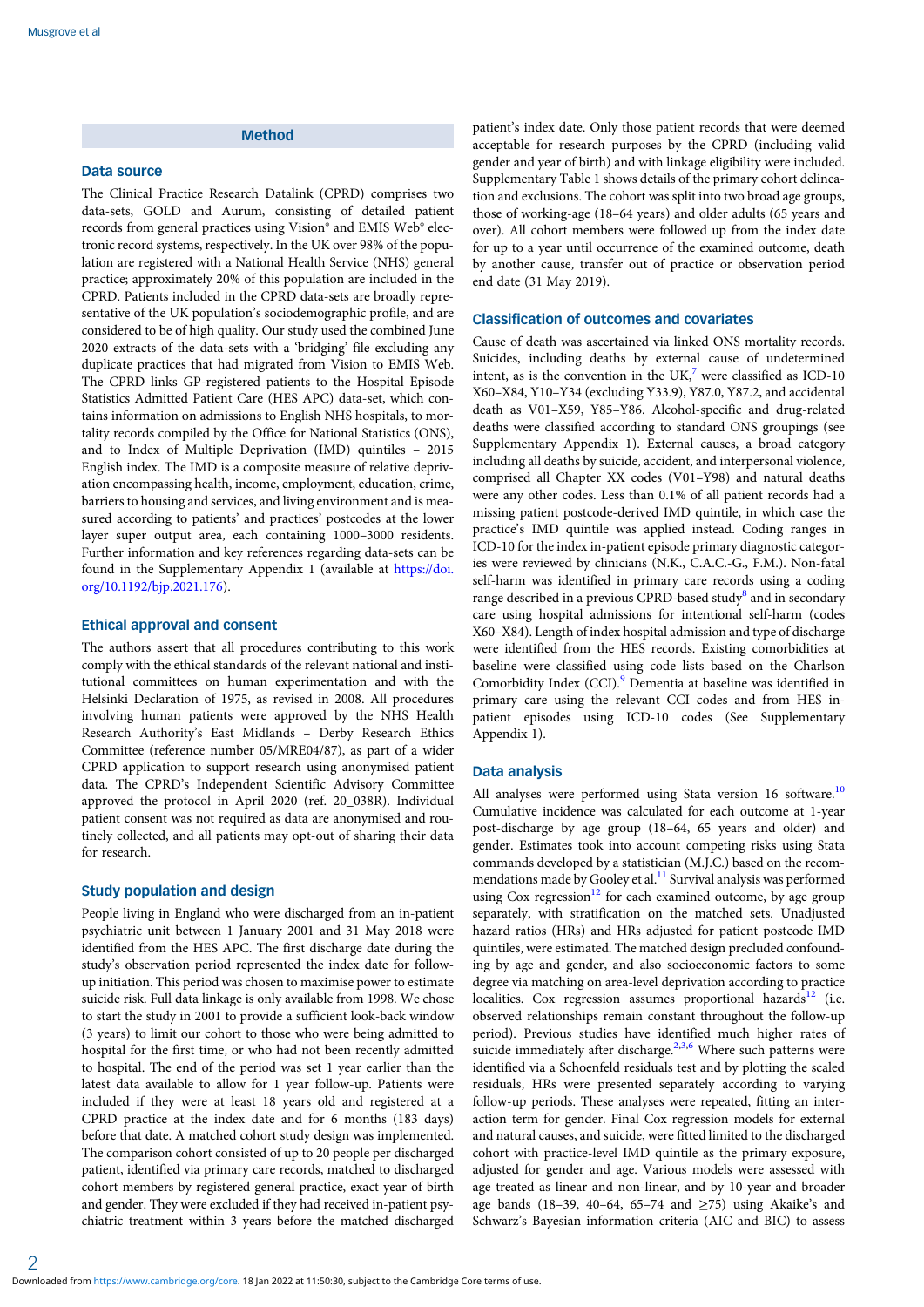goodness-of-fit. These options were assessed as the risks of dying from external versus natural causes vary considerably by age.

Sensitivity analyses were run excluding (a) time in subsequent psychiatric admission, (b) older adults with a primary diagnosis of dementia, (c) the final year of discharges, and (d) individuals with no documented overnight stay. Details can be found in the Supplementary Appendix 2.

This study is reported in line with RECORD guidance, extended from the STROBE statement for studies using observational routinely collected data (Supplementary Table 2).

The first author (R.M.) met with an advisory group of mental health service patients and carers who advised on initial and revised plans and gave feedback on the findings and possible interpretations. The advisory group was supported by the NIHR Greater Manchester Patient Safety Translational Research Centre.

## Results

## Descriptive information

The primary cohort consisted of 67 559 discharged patients aged 18–64 years and 33 302 aged 65–105 with 1 899 921 matched comparators. [Table 1](#page-3-0) indicates the demographic and hospital-related characteristics of the discharged individuals. Their median age was 39 years (interquartile range (IQR) = 19, 75th percentile: 49; 25th percentile: 30) in the working-age cohort and 79 years (IQR = 12, 75th percentile: 84; 25th percentile: 72) in the older cohort, with 45% of working adults and 61% of older adults being women. Discharged patients in both age categories were disproportionately registered with a practice in more deprived areas.

Clinically, the most common primary diagnostic groups in the working-age population were people with mood disorders (18.3%), substance use disorders (18.1%) and schizophrenia and related disorders (17.7%). In the older population, dementia was the most common primary diagnosis (34.8%), followed by mood disorders (20.7%). Around 1 in 7 (13.6%) of all those discharged had an unspecified diagnosis code. In older adults 49.0% of the discharged cohort had a diagnosis of dementia in primary or secondary records compared with 3.8% in the comparison group. A higher percentage (22%) of patients in the discharged cohort (compared with 7% of the comparison group) were censored because of transferring to a new general practice during the 1-year follow-up period.

## Absolute risk in discharged working-age and older adults

A total of 1301 discharged patients aged 18–64 died within a year of discharge, a cumulative incidence of 2.1% (95% CI 2.0–2.3), compared with 0.2% (95% CI 0.2–0.2) in the matched cohort, with over 50% dying of external causes ([Table 2\)](#page-4-0). Suicide had the highest absolute risk, accounting for 40% of all deaths in this age category. There were 3473 deaths by any cause among older discharged adults, giving a 14.1% absolute risk in the first year (95% CI 13.6– 14.5) compared with 4.8% (95% CI 4.7–4.9) in the matched comparison cohort. Most deaths (94%) in the older discharged group were from natural causes, the most common natural causes being diseases of the circulatory system (34.6%) and dementia (20.1%). The absolute risk of suicide in discharged older adults was less than half that of the working-age group. Only death by natural causes and accidents had a higher cumulative incidence in the older-age discharged cohort ([Table 2](#page-4-0)).

In sensitivity analyses excluding older adults with dementia, the absolute risk of death reduced to 11.1% (95% CI 10.6–11.5), although the median age also dropped from 79 to 76 (Supplementary Table 3).

# Relative risk by time elapsed since discharge

HRs were higher in the discharged cohorts relative to their general population comparators for all causes examined at 3 months and at 1-year post-discharge, in both age categories [\(Fig. 1](#page-5-0)). The elevated risk of death in older discharged adults compared with their matched comparators was lower than for working-age adults, except for suicide, where there was no significant difference in relative risk [\(Fig. 1\)](#page-5-0). Risks of drug-related and alcohol-specific deaths in older adults were not calculated because of the small numbers, but in working-aged adults the HR in the first three months for drugrelated deaths was 84.1 (95% CI 49.7–142.4) and for alcohol deaths, 19.9 (95% CI 12.0–32.8).

All-cause mortality, external causes of death, and suicide showed elevated HRs in the first 3 months after discharge compared with the rest of the post-discharge follow-up year in both age categories ([Fig. 1\)](#page-5-0). People aged 18–64 were 191.1 times more likely to die by suicide than their matched comparators (95% CI 125.0– 292.0) during the first 3 months, with the equivalent value among discharged older adults being 125.4 (52.6–298.9). In older adults, the HR for natural causes also showed a marked elevation in the 3 months after discharge (HR 3.5, 95% CI 3.3–3.8) compared with 3–12 months (HR 2.6, 95% CI 2.4–2.7), a pattern not seen in the working-age population. This marked elevation in risk of dying by natural causes in the first 3 months, although marginally lower, remained after exclusion of individuals with a primary diagnosis of dementia (see Supplementary Fig. 1).

#### Gender-specific risk

Absolute risk of death at 1 year was higher in men than in women in both age groups and for each cause of death category examined ([Table 2](#page-4-0)). However, relative to women of the same age in the general population, across the 1-year follow-up period, discharged working-age women had a greater elevation in risk of death from external causes  $(P = 0.001)$ , accidental death  $(P = 0.044)$  and suicide ( $P = 0.003$ ) than among discharged men (versus their general population peers; Supplementary Table 4). The larger risk elevation among discharged women was greatest for suicide, with the average first-year hazard of suicide in discharged women being 163.9 times that of women of the same age in the general population (95% CI 100.3–267.7), more than double the equivalent male relative risk value (Supplementary Fig. 2). This pattern was not identified in older adults; the average relative risks of suicide compared with the general population were similar in men 67.7 (95% CI 37.2–123.1) and women 62.9 (95% CI 29.8–132.7). The gender-specific HRs are presented as an average for the year as the proportional hazards assumption did not hold, but data were too sparse to make meaningful comparisons over the first 3 months post-discharge.

## Risk by practice-level deprivation quintile

Finally, although discharged people were disproportionately registered at practices located in deprived areas, working-age adults in the three most deprived quintiles had a lower risk of dying by external causes than those in the least deprived quintile [\(Table 3](#page-5-0)).

This was particularly evident with suicide (Supplementary Fig. 3), with discharged working-age patients registered in the most deprived quintile having almost half the risk versus the least deprived (HR 0.57, 95% CI 0.43–0.74). There was no evidence that the relative risk of death by natural causes varied by practicelevel deprivation quintile for adults discharged at working age. Conversely, among discharged older adults, the relative risk of natural mortality was greater in the more deprived quintiles (Supplementary Fig. 4).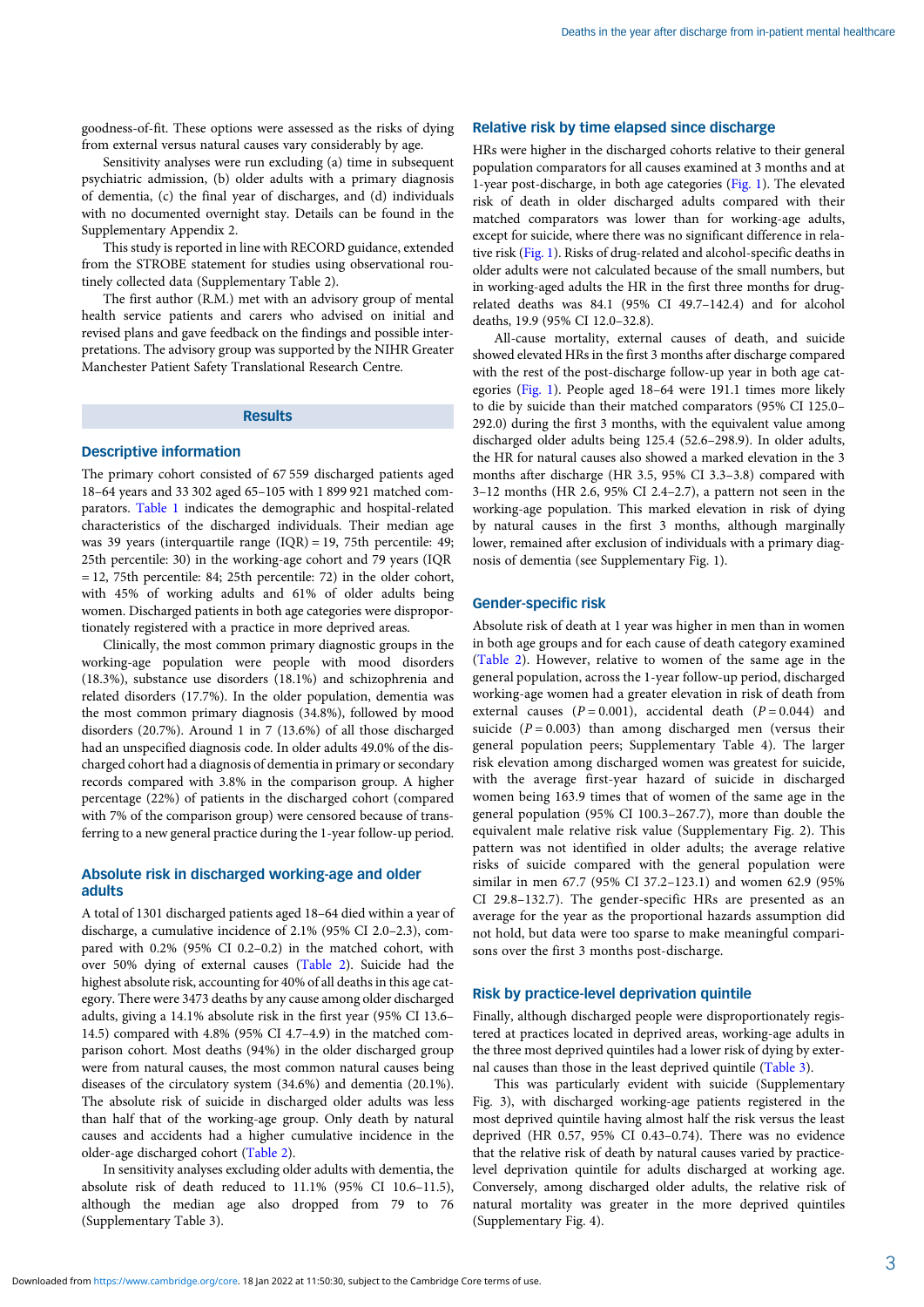<span id="page-3-0"></span>

| Table 1                                                | Sociodemographic and clinical characteristics of people discharged from in-patient mental healthcare at index discharge |                                         |                                |
|--------------------------------------------------------|-------------------------------------------------------------------------------------------------------------------------|-----------------------------------------|--------------------------------|
|                                                        | Working-age group, 18-64 years, n (%)                                                                                   | Older adults, $\geq$ 65 years, n $(\%)$ | Total, $n$ $%$                 |
|                                                        | $(n = 67 559)$                                                                                                          | $(n = 33 202)$                          | $(n = 100761)$                 |
| Gender                                                 |                                                                                                                         |                                         |                                |
| Male                                                   | 36 854 (54.6)                                                                                                           | 12 999 (39.2)                           | 49 853 (49.5)                  |
| Female                                                 | 30 705 (45-4)                                                                                                           | 20 203 (60.8)                           | 50 908 (50.5)                  |
| Age at discharge, years                                |                                                                                                                         |                                         |                                |
| $18 - 24$                                              | 9212 (13.6)                                                                                                             |                                         | 9212 (9.1)                     |
| $25 - 34$                                              | 15 907 (23.5)                                                                                                           | ÷                                       | 15 907 (15.8)                  |
| $35 - 44$                                              | 17 852 (26.4)                                                                                                           |                                         | 17 852 (17.7)                  |
| $45 - 54$                                              | 14 580 (21.6)                                                                                                           |                                         | 14 580 (14.5)                  |
| $55 - 64$                                              | 10 008 (14.8)                                                                                                           |                                         | 10 008 (9.9)                   |
| $65 - 74$<br>$75 - 84$                                 | $\overline{\phantom{0}}$<br>$\overline{\phantom{0}}$                                                                    | 10 899 (32.8)                           | 10 899 (10.8)<br>14 530 (14.4) |
| $\geq 85$                                              |                                                                                                                         | 14 530 (43.8)<br>7773 (23.4)            | 7773 (7.7)                     |
| Ethnicity                                              |                                                                                                                         |                                         |                                |
| White                                                  | 58 562 (86.7)                                                                                                           | 31 530 (95.0)                           | 90 092 (89.4)                  |
| <b>Black</b>                                           | 3520 (5.2)                                                                                                              | 425 (1.3)                               | 3945 (3.9)                     |
| Asian                                                  | 2687 (4.0)                                                                                                              | 321 (1.0)                               | 3008 (3.0)                     |
| Mixed                                                  | 922 (1.4)                                                                                                               | 62(0.2)                                 | 984 (1.0)                      |
| Other                                                  | 1121(1.7)                                                                                                               | 153(0.5)                                | 1274 (1.3)                     |
| Unknown                                                | 747 (1.1)                                                                                                               | 711(2.1)                                | 1458 (1.4)                     |
| Index of Multiple Deprivation quintile: practice level |                                                                                                                         |                                         |                                |
| 1 (least deprived)                                     | 8041 (11.9)                                                                                                             | 5211 (15.7)                             | 13 252 (13.2)                  |
| $\overline{2}$                                         | 9632 (14.3)                                                                                                             | 5493 (16.5)                             | 15 125 (15.0)                  |
| 3                                                      | 11 980 (17.7)                                                                                                           | 6605 (19.9)                             | 18 585 (18.4)                  |
| 4                                                      | 17 376 (25.7)                                                                                                           | 7797 (23.5)                             | 25 173 (25.0)                  |
| 5 (most deprived)                                      | 20 530 (30.4)                                                                                                           | 8096 (24-4)                             | 28 626 (28.4)                  |
| Prior self-harm in previous 6 months                   | 11 518 (17.0)                                                                                                           | 2145 (6.5)                              | 13 663 (13.6)                  |
| Number of comorbidities at discharge                   |                                                                                                                         |                                         |                                |
| $\mathbf 0$                                            | 58 220 (86.2)                                                                                                           | 14 208 (42.8)                           | 72 428 (71.9)                  |
| $\mathbf{1}$                                           | 7058 (10.4)                                                                                                             | 10 022 (30.2)                           | 17 080 (17.0)                  |
| $\overline{2}$                                         | 1704 (2.5)                                                                                                              | 5170 (15.6)                             | 6874 (6.8)                     |
| 3 or more                                              | 577 (0.9)                                                                                                               | 3802 (11.5)                             | 4379 (4.3)                     |
| Primary diagnosis at discharge                         |                                                                                                                         |                                         |                                |
| Dementia                                               | 508 (0.8)                                                                                                               | 11 549 (34.8)                           | 12 057 (12.0)                  |
| Other organic disorders                                | 584 (0.9)                                                                                                               | 833 (2.5)                               | 1417 (1.4)                     |
| Psychoactive substance misuse disorder                 | 12 203 (18.1)                                                                                                           | 567 (1.7)                               | 12 770 (12.7)                  |
| Schizophrenia and related disorders                    | 11 968 (17.7)                                                                                                           | 2440 (7.3)                              | 14 408 (14.3)                  |
| Bipolar disorder                                       | 4480 (6.6)                                                                                                              | 1391 (4.2)                              | 5871 (5.8)                     |
| All other mood (affective) disorders                   | 12 351 (18.3)                                                                                                           | 6866 (20.7)                             | 19 217 (19.1)                  |
| Anxiety disorders                                      | 7514 (11.1)                                                                                                             | 1665(5.0)                               | 9179 (9.1)                     |
| Eating disorder<br>Personality disorder                | 566 (0.8)<br>2650 (3.9)                                                                                                 | 7(0.0)<br>119(0.4)                      | 573 (0.6)<br>2769 (2.7)        |
| Other mental health diagnosis                          | 1748 (2.6)                                                                                                              | 551 (1.7)                               | 2299 (2.3)                     |
| Unspecified/all other                                  | 12 987 (19.2)                                                                                                           | 7214 (21.7)                             | 20 201 (20.0)                  |
| Length of index hospital admission                     |                                                                                                                         |                                         |                                |
| Under 7 days                                           | 20 182 (29.9)                                                                                                           | 2295 (6.9)                              | 22 477 (22.3)                  |
| 1 week to 30 days                                      | 27 208 (40.3)                                                                                                           | 8060 (24.3)                             | 35 268 (35.0)                  |
| 30 days to 6 months                                    | 18 228 (27.0)                                                                                                           | 20 933 (63.0)                           | 39 161 (38.9)                  |
| over 6 months                                          | 1921 (2.8)                                                                                                              | 1908 (5.7)                              | 3829 (3.8)                     |
| Missing data                                           | 20(0.0)                                                                                                                 | 6(0.0)                                  | 26(0.0)                        |
| Destination type                                       |                                                                                                                         |                                         |                                |
| Usual place of residence                               | 63 177 (93.5)                                                                                                           | 23 083 (69.5)                           | 86 260 (85.6)                  |
| Temporary residence                                    | 3515 (5.2)                                                                                                              | 998 (3.0)                               | 4513 (4.5)                     |
| Care home/Other residential                            | 867 (1.3)                                                                                                               | 9121 (27.5)                             | 9988 (9.9)                     |
| Discharge method                                       |                                                                                                                         |                                         |                                |
| Discharged with clinical consent                       | 63020 (93.3)                                                                                                            | 32 260 (97.2)                           | 95 280 (94.6)                  |
| Self/relative discharge                                | 3657 (5.4)                                                                                                              | 458 (1.4)                               | 4115 (4.1)                     |
| Discharged by Mental Health review tribunal            | 214(0.3)                                                                                                                | 80(0.2)                                 | 294 (0.3)                      |
| Missing data                                           | 668 (1.0)                                                                                                               | 404 (1.2)                               | 1072 (1.1)                     |
|                                                        |                                                                                                                         |                                         |                                |

# **Discussion**

## Summary of findings

In our matched cohort study, we examined the absolute and relative risks of a range of causes of death in working-age and older adults recently discharged from in-patient mental healthcare in England. Just over 2.1% of working-age (0.2% in the general population) and 14.1% of older adults (4.8% in the general population) died

within a year of discharge. Compared with the general population, the risk of death was greater for recently discharged people for each cause of death studied, including suicide, deaths related to drugs and alcohol, as well as accidents and deaths by natural causes. This risk elevation was generally more pronounced in the working-age group than for older adults, although there was no significant difference identified in relative risk of death by suicide. As expected, the relative risk of death by external causes was greatest in the first 3 months post-discharge, most markedly for suicide (191 times higher than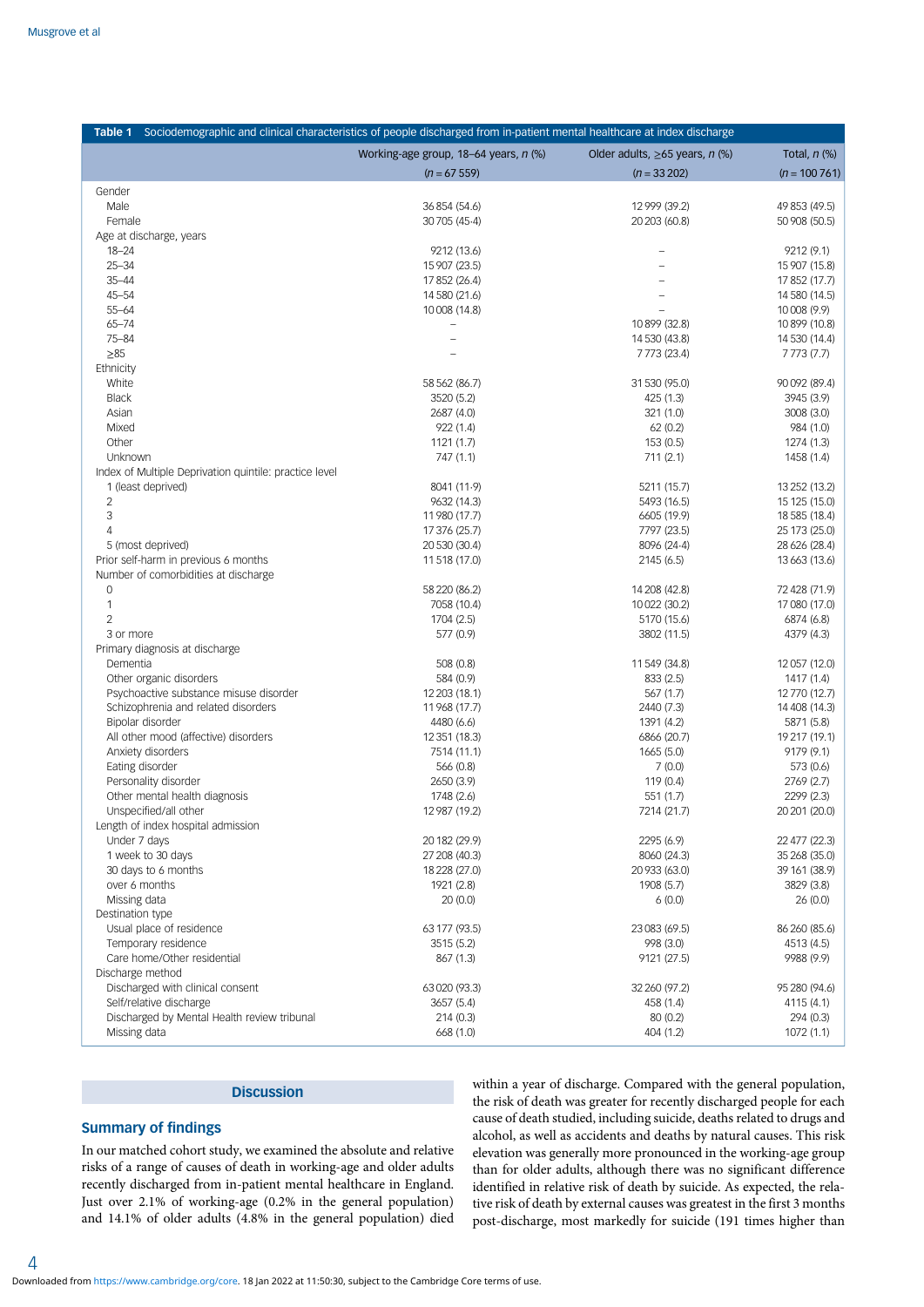<span id="page-4-0"></span>

| Table 2 Cumulative incidence by cause of death in the discharged and match |         |                                          |                 |                                          |                | ed comparison cohorts at 1-year post-discharge from in-patient care, by age group and gender |        |                                          |        |                                          |                |                                          |
|----------------------------------------------------------------------------|---------|------------------------------------------|-----------------|------------------------------------------|----------------|----------------------------------------------------------------------------------------------|--------|------------------------------------------|--------|------------------------------------------|----------------|------------------------------------------|
|                                                                            |         |                                          | Working-age adu | $its(18-64)$                             |                |                                                                                              |        |                                          |        | Older adults $(65+)$                     |                |                                          |
|                                                                            |         | ₹                                        |                 | Female                                   |                | Male                                                                                         |        | ₹                                        |        | Female                                   |                | Male                                     |
|                                                                            | n       | incidence, %<br>Cumulative<br>$(95%$ CI) | Ω               | incidence, %<br>Cumulative<br>$(95%$ CI) | n              | incidence, %<br>Cumulative<br>$(95%$ CI)                                                     | Ξ      | incidence, %<br>Cumulative<br>$(95%$ CI) |        | incidence, %<br>Cumulative<br>$(95%$ CI) | $\overline{z}$ | incidence, %<br>Cumulative<br>$(95%$ CI) |
| Discharged cohort                                                          | 67559   |                                          | 30705           |                                          | 36854          |                                                                                              | 33 202 |                                          | 20203  |                                          | 12999          |                                          |
| All causes                                                                 | 1301    | $2.1 (2.0 - 2.3)$                        | 440             | $1.6(1.4 - 1.7)$                         | 861            | $2.6(2.5 - 2.8)$                                                                             | 3473   | $14.1(13.6 - 14.5)$                      | 1804   | $11.9(11.4 - 12.4)$                      | 1669           | $17.5(16.8 - 18.3)$                      |
| Natural causes                                                             | 628     | $1.0(1.0 - 1.1)$                         |                 | $0.8(0.7-0.9)$                           |                | $1.2(1.1 - 1.4)$                                                                             | 3281   | $13.3(12.9 - 13.7)$                      | 1711   | $11.3(10.8 - 11.8)$                      | 1570           | $16.5(15.8 - 17.3)$                      |
| External causes                                                            |         | $.1(1.0 - 1.2)$                          | 212             | $0.8(0.7-0.9)$                           | 461            | $.4(1.3-1.5)$                                                                                | 192    | $0.8(0.7-0.9)$                           | 83     | $0.6(0.5 - 0.7)$                         | ର              | $1.0 (0.8 - 1.2)$                        |
| Suicide                                                                    |         | $0.8(0.8-0.9)$                           |                 | $0.6(0.5-0.6)$                           | 359            | $1.1(1.0 - 1.2)$                                                                             | 8      | $0.4(0.3 - 0.5)$                         | 88     | $0.2(0.2-0.3)$                           |                | $0.6(0.5-0.8)$                           |
| Accidental death                                                           | 155     | $0.3(0.2 - 0.3)$                         |                 | $0.2(0.1 - 0.3)$                         | ≌              | $0.3(0.3-0.4)$                                                                               |        | $0.4(0.3 - 0.5)$                         | 55     | $0.4(0.3 - 0.5)$                         | 38             | $0.4(0.3 - 0.5)$                         |
| Alcohol-specific death                                                     | 140     | $0.2(0.2-0.3)$                           |                 | $0.2(0.2-0.3)$                           | 83             | $0.3(0.2 - 0.3)$                                                                             |        |                                          |        |                                          |                |                                          |
| Drug-related death                                                         | 188     | $0.3(0.3 - 0.4)$                         |                 | $0.2(0.2-0.3)$                           | 125            | $0.4(0.3-0.4)$                                                                               |        |                                          |        |                                          |                |                                          |
| Comparison cohort                                                          | 1331387 |                                          | 603946          |                                          | 727441         |                                                                                              | 568534 |                                          | 355506 |                                          | 213028         |                                          |
| All causes                                                                 | 2560    | $0.2(0.2 - 0.2)$                         | 985             | $0.2(0.2 - 0.2)$                         | 1575           | $0.2(0.2-0.2)$                                                                               | 26838  | $4.8(4.7 - 4.9)$                         | 16193  | 4.6 (4.6–4.7)                            | 10645          | 5.1 (5.0-5.2)                            |
| Natural causes                                                             | 2288    | $0.2(0.2 - 0.2)$                         | 927             | $0.2(0.2 - 0.2)$                         | 136'           | $0.2(0.2 - 0.2)$                                                                             | 26317  | $4.7(4.7 - 4.8)$                         | 15881  | $4.5(4.5 - 4.6)$                         | 10436          | $5.0(4.9 - 5.1)$                         |
| External causes                                                            |         | 0.02 (0.02 - 0.02                        |                 | 0.01 (0.01-0.01)                         | 214            | $0.03(0.03 - 0.03)$                                                                          | 521    | $0.09(0.09 - 0.1)$                       | 312    | $0.09(0.08 - 0.1)$                       | 209            | $0.1(0.09 - 0.1)$                        |
| Suicide                                                                    |         | 0.01 (0.01 - 0.01)                       |                 | $(0.002 - 0.01)$<br>0.004                | 105            | $0.02$ $(0.01 - 0.02)$                                                                       | ℅      | $0.01(0.01 - 0.01)$                      |        | 0.004 (0.002-0.01)                       | 25             | 0.01 (0.01-0.02)                         |
| Accidental death                                                           | 135     | $0.01(0.01 - 0.01)$                      |                 | 0.01 (0.004-0.01)                        | $\overline{5}$ | $0.01$ $(0.01 - 0.02)$                                                                       | 452    | $0.08(0.07 - 0.09)$                      | 282    | $0.08$ $(0.07 - 0.09)$                   | 170            | 0.08 (0.07-0.09)                         |
| Alcohol-specific death                                                     | 126     | 0.01 (0.01-0.01)                         |                 | 0.01 (0.004-0.01)                        |                | $0.01(0.01 - 0.02)$                                                                          |        |                                          |        |                                          |                |                                          |
| Drug-related death                                                         | 78      | 0.01 (0.005-0.01)                        |                 | $(0.002 - 0.01)$<br>0.004                | 57             | 0.01 (0.01-0.01)                                                                             |        |                                          |        |                                          |                |                                          |

the matched working-age comparators). In older adults, the risk of death by natural causes also showed particular elevation in the first 3 months. Considering gender, the relative increase in risk for external causes, including suicide, was higher for working-age women than for working-age men when compared with their general population counterparts. In the working-age group, discharged patients registered at practices in the least deprived localities had a higher risk of dying by suicide than those in the most deprived quintiles, although an association in the opposite direction in relation to practice-level deprivation was identified for death by natural causes in older adults.

## Comparison with existing evidence and interpretation

The elevated risk for each cause of death examined in the workingage population, particularly in the first three months after discharge, was similar to the results reported in a study conducted using national interlinked Danish registry data, although the relative risk for all-cause mortality was lower and that for suicide was higher in our study.<sup>[13](#page-7-0)</sup> This may reflect differences in the age profiles of the two respective study cohorts; the mean age at discharge in our working-age group was 15 years older than in the earlier Danish study cohort.<sup>[13](#page-7-0)</sup> Our findings reinforce previous recommendations for timely post-discharge support.<sup>[14,15](#page-7-0)</sup> Our study confirms previous findings that men have a higher absolute risk of dying by suicide. $3,5$ However, the findings that working-age women had the greatest elevation in suicide risk compared with matched general population comparators, a finding also noted in a recent Danish study,  $^{16}$  $^{16}$  $^{16}$  highlights the importance of maintaining a high level of support for both female and male patients post-discharge.

The lower absolute risk of suicide in discharged older adults in this population compared with working-age adults was not identified in previous meta-analyses. $<sup>2</sup>$  $<sup>2</sup>$  $<sup>2</sup>$  This may be partly explained by a</sup> survivor bias and a different diagnostic profile; over a third of the cohort had a primary diagnosis of dementia among whom fewer than five suicide deaths were reported. Although there is evidence that risk of suicide by people with dementia is elevated shortly after diagnosis and in people under  $75$ ,<sup>17</sup> it is likely that many of those with a primary diagnosis of dementia in our study cohort, who have a median age of 80, are in later stages of dementia and may not possess the insight or capacity to plan a suicide.<sup>[18](#page-7-0)</sup> Although suicide is an important concern in this age group, with the highest relative risk of causes examined, it accounts for less than 3% of deaths, similar to the number of accidental deaths.

The overwhelming majority (94%) of deaths among older discharged patients were from natural causes. This is perhaps not unexpected considering the age profile and preponderance of dementia and may reflect underlying severity and physical comorbidity. Prioritising areas leading to the main causes of death – cardiovascular health and the management of dementia, in line with existing National Institute for Health and Care Excellence guidance (including consideration of alternatives to hospital admis- $\sinh^{-19}$  $\sinh^{-19}$  $\sinh^{-19}$  - may improve outcomes. The management of dementia in people requiring psychiatric care will continue to increase in importance over time as the population ages further. Particular focus should be given in areas of relative deprivation where risk of death was higher.

The elevated risk of death by natural causes in the first 3 months after discharge identified in older adults with and without dementia was also identified in American Veterans with dementia discharged from in-patient psychiatric care.<sup>[20](#page-7-0)</sup> This is of concern and we suggest that follow-up support for older adults should be holistic, including social support, physical health assessment and adjustments to living arrangements. This is particularly important for patients with longer lengths of stay, which are more common in older adults (almost 70%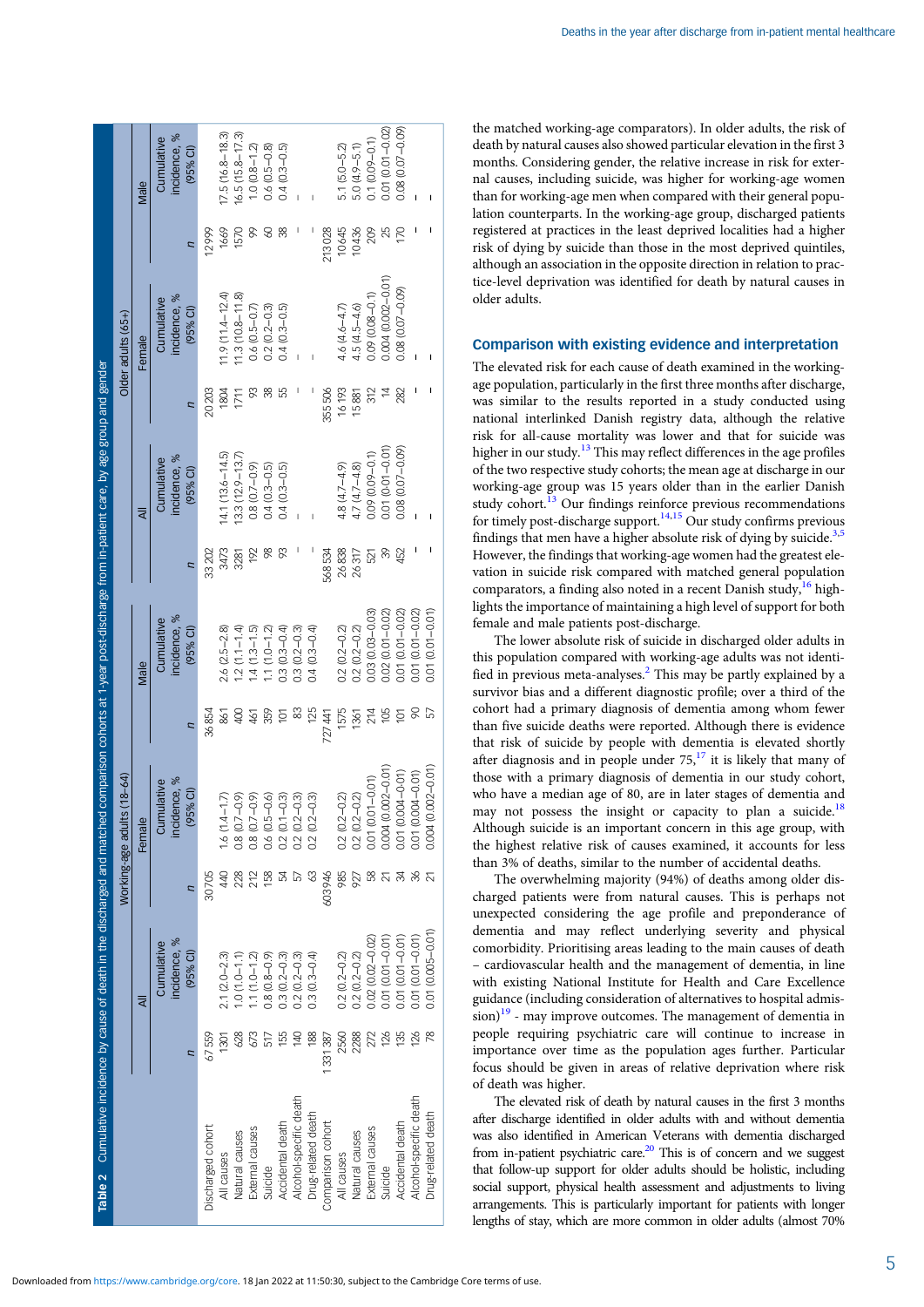<span id="page-5-0"></span>













Fig. 1 Relative risks for specific causes of death among working-age and older adult patients at under 3 months and 3 months to 1 year after discharge. (a) All-cause mortality; (b) external mortality; (c) natural causes; (d) suicide; (e) accidental death.

All analysis adjusted for Index of Multiple Deprivation at patient level. Error bars show 95% confidence intervals.

## Table 3 Incidence rates and relative risks for external and natural causes of death by practice-level Index of Multiple Deprivation (IMD) quintile and age group during the first year after discharge

|                   |                                                                                                                                                                                              |              |               | External causes of death       |                                       |               | Natural causes of death        |                                       |
|-------------------|----------------------------------------------------------------------------------------------------------------------------------------------------------------------------------------------|--------------|---------------|--------------------------------|---------------------------------------|---------------|--------------------------------|---------------------------------------|
|                   | Number of people<br>discharged                                                                                                                                                               | Person-years | <b>Deaths</b> | Incidence rate.<br>per 100 000 | Hazard ratio <sup>a</sup><br>(95% CI) | <b>Deaths</b> | Incidence rate.<br>per 100 000 | Hazard ratio <sup>a</sup><br>(95% CI) |
| Working age       |                                                                                                                                                                                              |              |               |                                |                                       |               |                                |                                       |
| Least deprived, 1 | 8041                                                                                                                                                                                         | 7058         | 110           | 1559                           |                                       | 83            | 1176                           |                                       |
| 2                 | 9632                                                                                                                                                                                         | 8432         | 111           | 1316                           | $0.85(0.65 - 1.10)$                   | 84            | 996                            | $0.86(0.64 - 1.17)$                   |
| 3                 | 11980                                                                                                                                                                                        | 10554        | 119           | 1127                           | $0.71(0.55 - 0.93)$                   | 122           | 1156                           | $1.01(0.76 - 1.34)$                   |
| 4                 | 17376                                                                                                                                                                                        | 15262        | 153           | 1003                           | $0.64(0.50 - 0.81)$                   | 173           | 1134                           | $1.03(0.79 - 1.33)$                   |
| Most deprived, 5  | 20530                                                                                                                                                                                        | 18069        | 180           | 996                            | $0.63(0.50 - 0.80)$                   | 166           | 919                            | $0.86(0.66 - 1.12)$                   |
| Older adults      |                                                                                                                                                                                              |              |               |                                |                                       |               |                                |                                       |
| Least deprived, 1 | 5211                                                                                                                                                                                         | 3378         | 24            | 711                            |                                       | 450           | 13323                          |                                       |
| 2                 | 5493                                                                                                                                                                                         | 3606         | 29            | 804                            | $1.12(0.65 - 1.93)$                   | 502           | 13923                          | $1.07(0.94 - 1.21)$                   |
| 3                 | 6605                                                                                                                                                                                         | 4390         | 46            | 1048                           | $1.48(0.91 - 2.43)$                   | 671           | 15 2 84                        | $1.16(1.03 - 1.30)$                   |
| 4                 | 7797                                                                                                                                                                                         | 5390         | 42            | 779                            | $1.10(0.66 - 1.81)$                   | 790           | 14 6 5 6                       | $1.13(1.01 - 1.27)$                   |
| Most deprived, 5  | 8096                                                                                                                                                                                         | 5593         | 51            | 912                            | $1.27(0.78 - 2.07)$                   | 868           | 15 5 20                        | $1.24(1.10 - 1.38)$                   |
|                   | e Hazard ratio (HR) basoline is IMD1 (least denrived); HRs adjusted for gender and age (natural causes modelled using age as a linear variable external causes in working age modelled using |              |               |                                |                                       |               |                                |                                       |

a. Hazard ratio (HR) baseline is IMD1 (least deprived); HRs adjusted for gender and age (natural causes modelled using age as a linear variable, external causes in working-age modelled using<br>a non-linear age variable and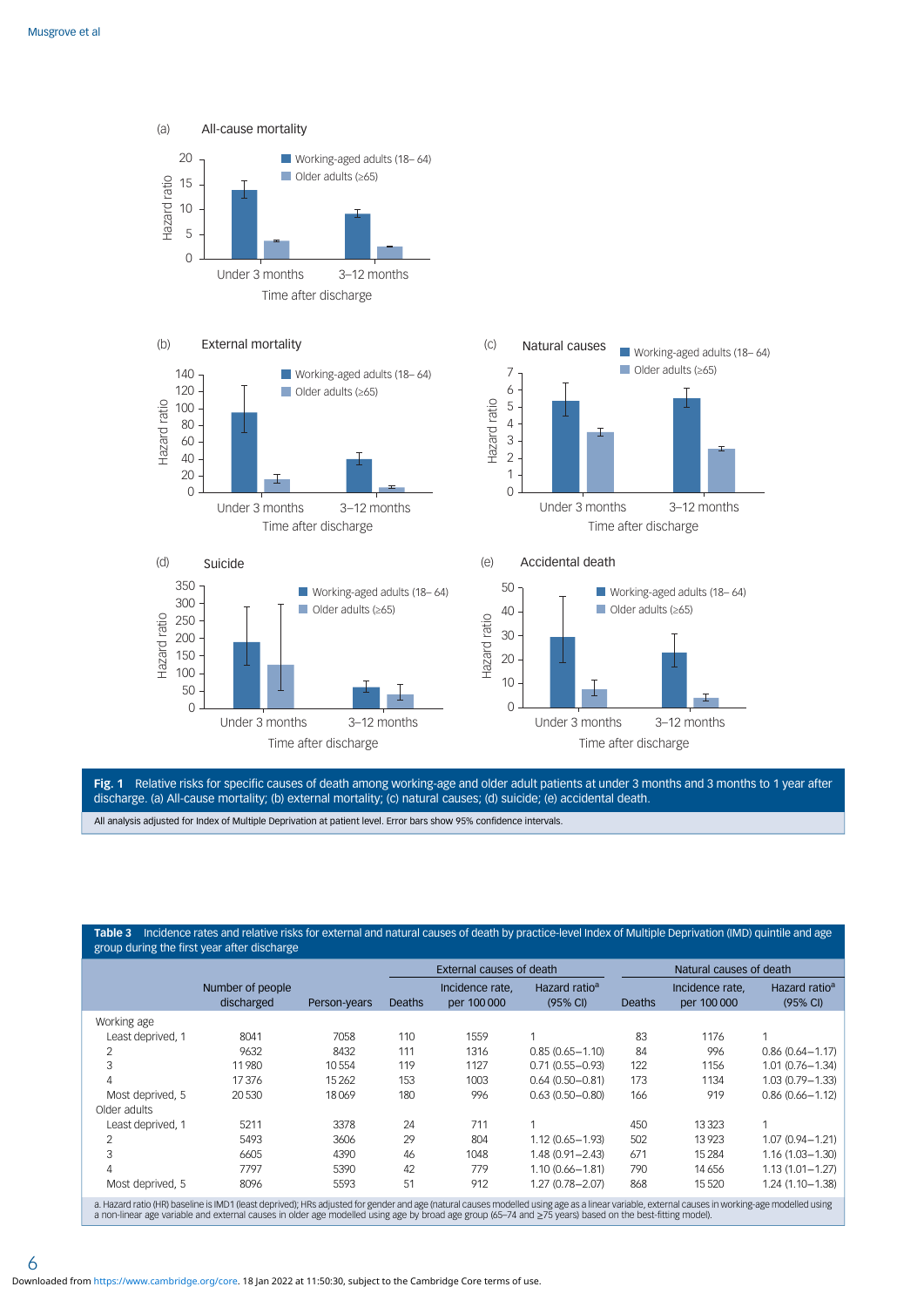of our older cohort were in hospital for more than 30 days), who may have more difficulty adjusting after discharge.<sup>21,[22](#page-7-0)</sup> Previous research has identified that individuals also consider loneliness, emotional readiness for discharge and communication as important elements of safe discharge.<sup>23</sup> Similar studies with older adults may enhance our understanding of their support needs during this risky transition.

Contrary to findings in the general population,  $24$  our analysis shows a greater risk of dying by suicide and other external causes for working-age people discharged in the least deprived practice areas compared with the most deprived. However, our findings are consistent with a previous study in Denmark where higher income was associated with higher risk of suicide after discharge<sup>25</sup> and a study that found lower deprivation to be associated with suicide after hospital admission for self-harm in England. $^{26}$  It may be that people from affluent areas experience higher self-stigma as a result of the perceived loss of social status and differences to their peers than those in deprived areas.<sup>27,[28](#page-7-0)</sup> Deprivation was, however, measured at the area level rather than individual level, so it is possible that in less deprived but socioeconomically unequal areas people who are admitted to hospital have a lower socioeconomic position. It is also conceivable that health services in more deprived areas with higher incidence of severe mental ill health are better equipped to provide appropriate support. $25$  More research is needed to enhance the understanding of how people in this cohort access primary and emergency care, as this may indicate whether planned care is sufficient.

## Strengths and limitations

A strength of this large cohort study of routinely collected interlinked healthcare and mortality records is that it has abundant statistical power for examining a range of rare mortality outcomes. The inclusion of both working-age and older adult patient groups as separate subcohorts enabled direct comparison of risk, with further stratification by gender and relative deprivation at the practice level. Linkage to primary care records allowed for direct comparison with people in the wider community. The broadly representative data-set allows for our findings to be generalised to all adults in England experiencing psychiatric hospital admissions.

This study has some limitations. Using routinely collected data limited the information that we could gather; for example, we had no measures of individual socioeconomic position or changes in social circumstances because of admission to hospital. In addition, although HES APC data should contain records of all NHS funded care in England, up to 15% of mental healthcare trusts did not contribute to the data-set in some years, meaning there may be some patients with recent admission history in the matched comparison group. However, any such misclassification would likely result in relative risk attenuation. Furthermore, because discharge information is only available in the CPRD linkage from 1997, it was not possible to ascertain whether the first discharge in the study period represented the true first discharge experienced by an individual. Therefore, the study is not directly comparable with investigations that considered only the first discharge in a person's life. However, by including a 'look-back' period before the study start date, we ensured that the discharges were at least the first in 3 years.

# Implications for clinicians, policymakers and researchers

Although we have suggested possible explanations for our findings, this study is essentially descriptive, and our study design does not enable causal inference. Arguably, the experience of hospital admission itself may influence suicide risk post-discharge for some people.[29](#page-7-0) It is therefore important that psychiatric in-patient environments are as therapeutic as is possible and that future research considers the mechanisms by which a hospital stay may contribute

to this risk. However, people who are admitted are acutely unwell and it is therefore not possible to know what their outcomes would have been had they not been admitted to hospital. Further research is needed to compare outcomes for people with severe mental illness who have been treated in the community, particularly as current policy emphasises alternatives to hospital admission.<sup>[30](#page-7-0)</sup> Our study has confirmed that the first months post-discharge are the riskiest in terms of suicide, re-emphasising the importance of timely follow-up. It has also identified that discharged older adults are at elevated risk of dying by natural causes in the early discharge period. In addition, our findings relating to high relative risks among recently discharged women, and those registered with practices in more affluent localities, show the importance of providing adequate support to all people discharged irrespective as to their perceived risk. Thus, therapeutic in-patient care and well-coordinated multiagency, person-centred discharge planning and followup support should be in place for all discharged patients. Older adults in particular should receive support to manage their physical health and activities of daily living, as well as their risk of dying by suicide.

**Rebecca Musgrove D**, MSc, National Institute for Health Research Greater Manchester Patient Safety Translational Research Centre, University of Manchester, UK; Centre for Mental Health and Safety, Division of Psychology and Mental Health, Faculty of Biology, Medicine and Health, University of Manchester, UK; and Manchester Academic Health Science Centre, UK; Matthew J. Carr, PhD, National Institute for Health Research Greater Manchester Patient Safety Translational Research Centre, University of Manchester, UK; Centre for Pharmacoepidemiology and Drug Safety, Division of Pharmacy and Optometry, Faculty of Biology, Medicine and Health, University of Manchester[,](https://orcid.org/0000-0002-3100-3234) UK; and Manchester Academic Health Science Centre, UK; Nav Kapur ID FRCPsych, National Institute for Health Research Greater Manchester Patient Safety Translational Research Centre, University of Manchester, UK; Centre for Mental Health and Safety, Division of Psychology and Mental Health, Faculty of Biology, Medicine and Health, University of Manchester, UK; Manchester Academic Health Science Centre, UK; and Greater Manchester Mental Health NHS Foundation Trust, UK; Carolyn A. Chew-Graham, MD, School of Medicine, Keele University, UK; Faraz Mughal, MPhil, School of Medicine, Keele University, UK; NIHR Greater Manchester Patient Safety Translational Research Centre, UK; and Unit of Academic Primary Care, University of Warwick, UK; Darren M. Ashcroft, PhD, National Institute for Health Research Greater Manchester Patient Safety Translational Research Centre, University of Manchester, UK; Centre for Pharmacoepidemiology and Drug Safety, Division of Pharmacy and Optometry, Faculty of Biology, Medicine and Health, University of Manchester, UK; and Manchester Academic Health Science Centre, UK; Roger T. Webb, PhD, National Institute for Health Research Greater Manchester Patient Safety Translational Research Centre, University of Manchester, UK; Centre for Mental Health and Safety, Division of Psychology and Mental Health, Faculty of Biology, Medicine and Health, University of Manchester, UK; and Manchester Academic Health Science Centre, UK

Correspondence: Rebecca Musgrove. Email: [Rebecca.musgrove@postgrad.manches](mailto:Rebecca.musgrove@postgrad.manchester.ac.uk)[ter.ac.uk](mailto:Rebecca.musgrove@postgrad.manchester.ac.uk)

First received 9 Jun 2021, final revision 1 Oct 2021, accepted 11 Oct 2021

## Supplementary material

To view supplementary material for this article, please visit [https://doi.org/10.1192/bjp.2021.](https://doi.org/10.1192/bjp.2021.176) [176](https://doi.org/10.1192/bjp.2021.176)

### Data availability

The clinical codes used in this study are available online at [https://clinicalcodes.rss.mhs.man.](https://clinicalcodes.rss.mhs.man.ac.uk/) [ac.uk/](https://clinicalcodes.rss.mhs.man.ac.uk/). The codes are also available from the corresponding author on request. Access to data is available only once approval has been obtained through the individual constituent entities controlling access to the data. The primary care data can be requested via application to the Clinical Practice Research Datalink.

## Acknowledgements

This study is based on data from the Clinical Practice Research Datalink obtained under licence from the UK Medicines and Healthcare products Regulatory Agency (MHRA). The data is provided by patients and collected by the NHS as part of their care and support. Hospital Episode Statistics (HES) and Office of National Statistics mortality data are subject to Crown copyright (2020) protection, re-used with the permission of The Health & Social Care Information Centre, all rights reserved. The interpretation and conclusions contained in this study are those of the authors alone, and not necessarily those of the MHRA, NIHR, NHS or the Department of Health and Social Care. The study protocol was approved by CPRD's Independent Scientific Advisory Committee (ISAC) (reference: 20\_038R). We would like to acknowledge all the data providers and general practices who make anonymised data available